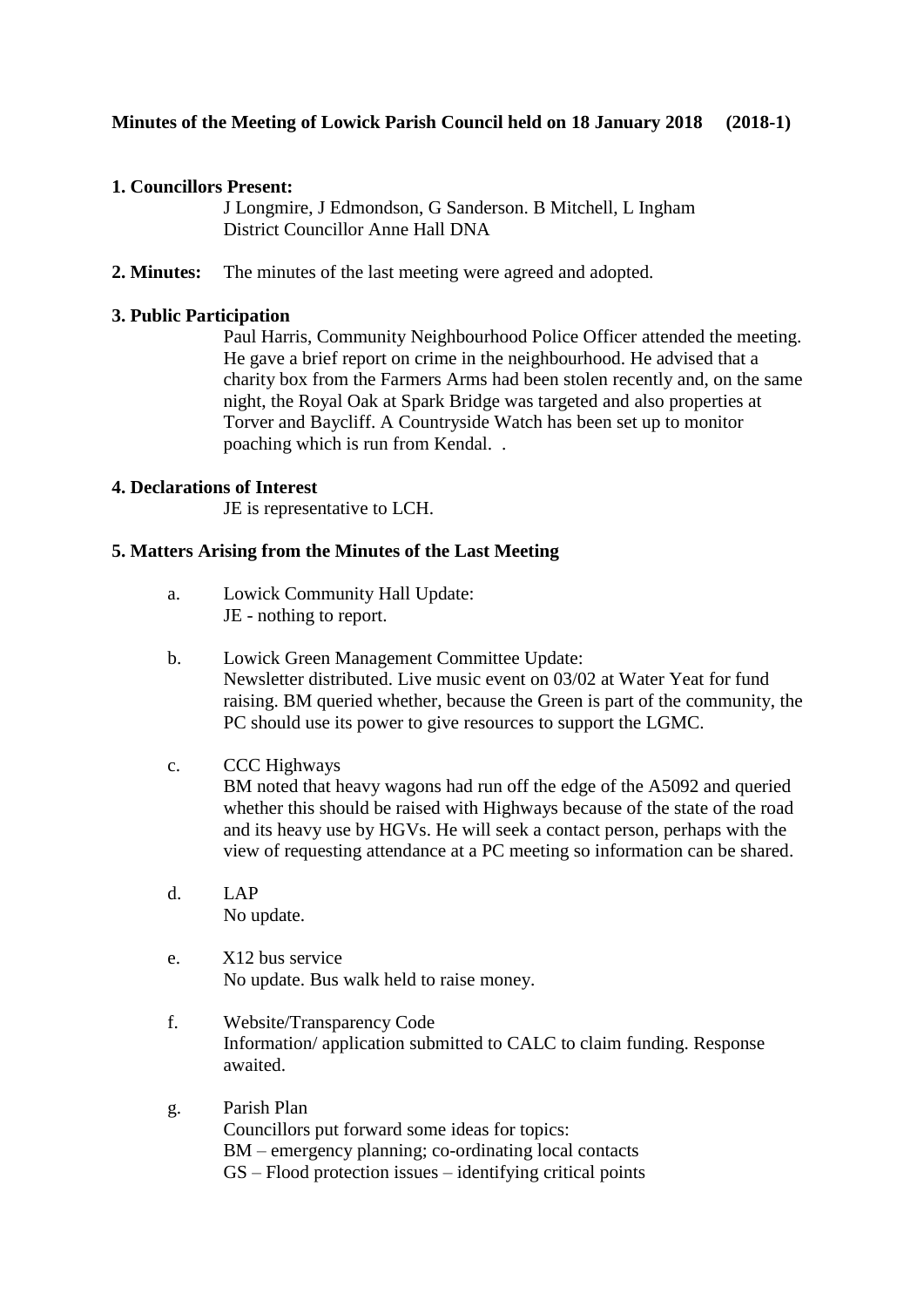BM – footpaths/verges

Generally – the community has become disparate. ? Newsletter. Need to support the community at each end of the spectrum – elderly eg mobility/ young eg access to outdoor recreational facilities. Need to engage the community. Intend to advertise at the proposed LCH birthday party to try and get some responses.

- h. Lengthsman Schedule of work completed.
- i. Kirkby Moor Windfarm Planning Committee voted 6 to 5 not to allow wind energy production to continue. Ends by 31/03 with 12 months to dismantle. BM stressed that it was the weight of community opinion that swayed the councillors.

### **6. Finance**

| а. | <b>General Items</b> |          |
|----|----------------------|----------|
|    | Barclays 16/01/2018  | £4391.58 |
|    | Pay Archie Workman   | - 28.00  |

**b.** Cashflow sheet circulated.

#### **c. PRECEPT**

Precept discussion document circulated. Increased precept requested to take into account services of the Lengthsman. Precept of £2912.75 requested along with the grant of £87.25, paid by SLDC. Precept form completed and signed.

#### **7. Correspondence**

Clerks and Councils Direct; Malcolm Wilson Rally 03/03; Lengthsman Services Invoice/Worksheet. Emails circulated. Planning – Garth Row approved.

#### **8. Complaints Procedure:**

JE noted that the bin in the layby outside the old school has been removed. This was purchased by the PC following complaints about littering.

#### **9. External Meetings**

BM attended the planning committee re Kirkby Moor on 05/12.

#### **10. Locality Donation**

Flower boxes/signs at Lowick Bridge. Highways need to know the size and what will be grown. Clerk will get information from them about signs. Councillors to determine size/height of boxes and signs.

#### **11. Bus Shelters**

Maintenance required. Defer to March meeting.